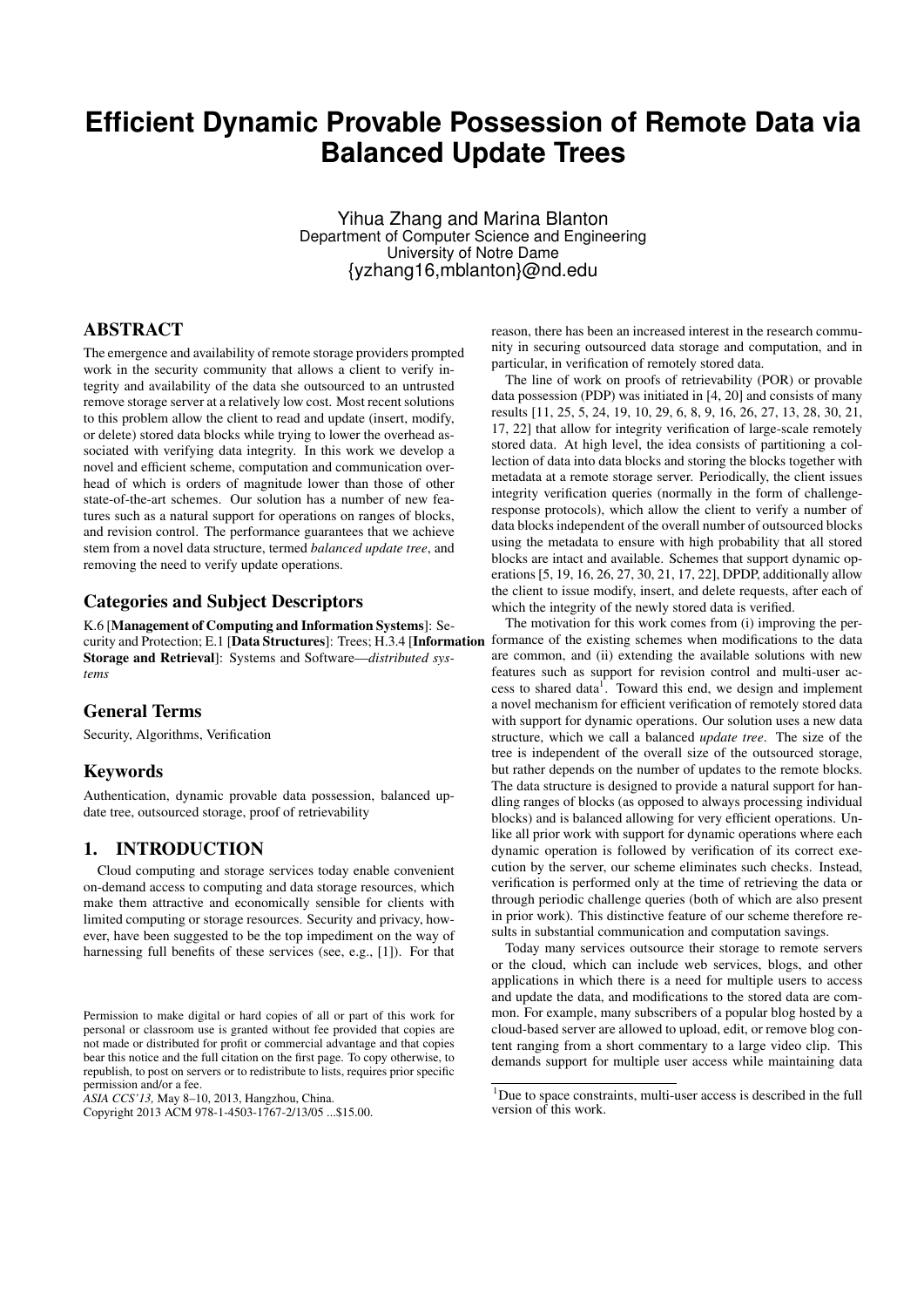consistency and integrity, which current schemes do not provide. In addition to supporting this feature, our solution provides support for revision control which can be of value for certain applications as well. Because in the existing solutions the server maintains only the up-to-date values of each data block, support for revision control can be added by means of additional techniques (such as [3]), but they result in noticeable overhead per update. In our solution, on the other hand, there is no additional cost for enabling retrieval and verification of older versions of data blocks beyond the obvious need for the server to store them with small metadata. Finally, because the size of the maintained data structure grows with the number of dynamic operations, by issuing a commit command, the client will be able to keep the size of the maintained update tree below a desired threshold if necessary.

To summarize, our solution enjoys the following features:

- *Improved efficiency in handling dynamic operations.* In our solution there is no need to verify integrity of updates (e.g., a data block which is modified a large number of times and is subsequently deleted), while prior schemes invest resources in verifying correct implementation of each user's action by the storage server.
- *Support for range operations.* The natural support and use of range operations allows for additional performance improvement compared to the existing solutions.
- *Balanced data structure.* The update tree used for verifying correctness of the stored data blocks is always balanced regardless of the number and order of dynamic operations on the storage. This results in similar performance for locating information about each data block in the tree and is logarithmic in the size of the tree.
- *Size of the maintained data structure.* In our solution the size of the maintained update tree is independent of the outsourced data size, while it is linear for other solutions that support dynamic operations. The size of the update tree grows with the number of dynamic operations, but can be reduced by issuing a commit command.
- *Support for revision control.* We provide natural support for revision control and allow clients to retrieve previous versions of data and efficiently verify their integrity. There is no additional overhead for either the client or the server for enabling this feature (besides the obvious need to maintain different versions of data by the server).
- *Public verifiability.* Our scheme can be easily modified to support public verifiability, which allows the client to outsource periodic verification of storage integrity to a third party auditor (who is different from the server).

These features come at the cost of increased storage (compared to other schemes) at the client who in our solution maintains the update tree locally. Because the data structure size is not large (and is independent of the outsourced data size), we believe it is a reasonable tradeoff for other improvements that we achieve. In particular, any PC-based client will not be burdened by the local storage even if it reaches a few MB. Other weaker clients (such as mobile users) and battery-operated devices in particular are power-bound and benefit from the reduced computation in our scheme while still are able to store the data structure locally. A detailed comparison of the performance of our and other DPDP schemes is given in section 8, which shows that both computation and communication overhead of our scheme is orders of magnitude lower than those of other existing solutions.

# 2. RELATED WORK

We next review selected PDP/POR schemes from prior literature and their difference with the proposed solution. In particular, we are interested in the schemes that support dynamic operations on outsourced storage.

One line of research [20, 5, 26] relies on so-called sentinels which are outsourced together with the client's data and are used to verify remotely stored blocks. Such scheme, however, poorly scale when blocks need to be updated and allow only for a limited number of audits.

Another line of research with support for dynamic operations utilizes specialized data structures such as Merkle hash trees or chained hashes [27, 21, 22] or skip lists [16, 19, 17] to organize the data blocks outsourced to a server. When a Merkle hash tree is used, each leaf node corresponds to the hash of a data block, and the client locally keeps the root value of the tree. Correctness of a read request on the ith block is verified in a standard way by reconstructing the root value from the ith block and hashes of the sibling nodes on the path from the block to the root. For an update request on the ith block, the client retrieves and verifies the same information as that of the read request. The client then computes a new root value based on the new ith block, substitutes it for the previously stored root value, and uses it afterwards.

A disadvantage of Merkle hash tree based solutions is that the tree becomes unbalanced after a series of insert and delete requests. That is, a block insert request at position  $i$  is handled by replacing the  $(i - 1)$ th block's node with a new node that has two children: a node for the previously stored  $(i - 1)$ th and a node for the newly inserted ith block. Similarly, a deletion request is handled by removing the corresponding node from the tree and making its sibling take the place of its parent. As access patterns normally do not uniformly span across the stored data, inserting multiple blocks at the same position will result in the height of the tree growing for each inserted data block. This will result in a large variance in the time to locate different blocks in the tree. Using an advanced tree structure (e.g., red-black tree) can help mitigate this problem by balancing the tree when necessary, but it comes with an additional cost of recomputing the hash of nodes affected by the balancing process.

To support the dynamic operations, [16] develops a scheme based on a skip list, which extends the original skip list [23] by incorporating *label* [18] and *rank* information to enable efficient authentication of client's updates. This allows for each update to be verified in expected  $O(\log n)$  time with high probability, where n is the size of the skip list. The skip list remains balanced regardless of the client's access or update patterns. The authors also propose support for variable-sized blocks, which is achieved by handling a number of fixed size blocks as a single block and performing standard operations on it. While this approach guarantees the integrity of variable-sized data blocks in their entirety, it becomes impossible to verify an individual block upon receiving a request on it. Furthermore, the time to locate a fixed size block is linear in the number of blocks stored in a node, which may dominate the overall time when a node contains many blocks.

The original Merkle hash tree and skip list schemes maintain only the most recent copy of data. To incorporate revision control capabilities, [3] used a persistent authenticated data structure, which adds  $O(\log n)$  extra space for each update, where n is the number of nodes in the data structure.

The data structure that we build has three properties that make it favorably compare to the existing schemes. First, each node in our update tree corresponds to a range of block indices (instead of a specific index as in prior work) defined by a dynamic operation per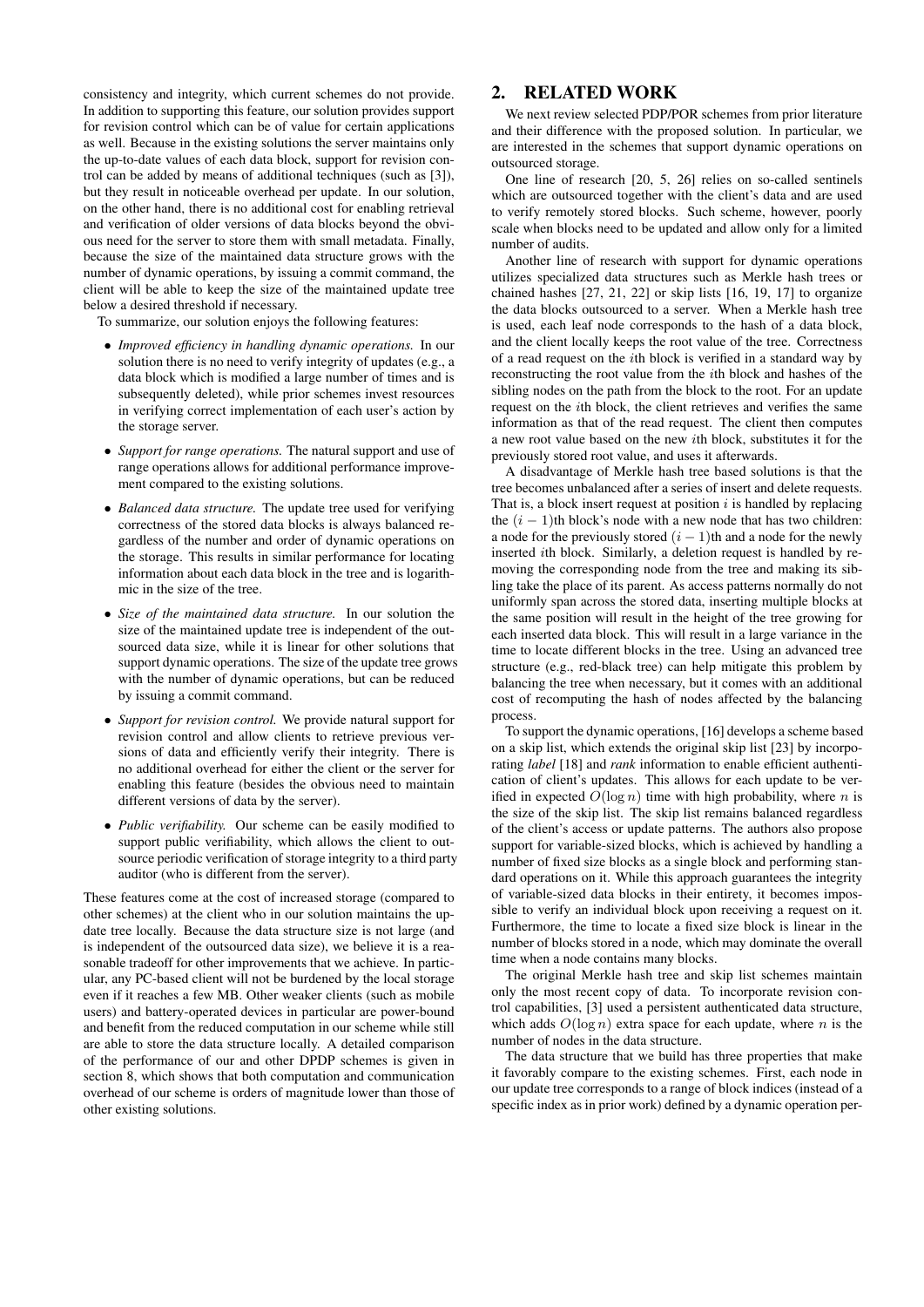formed on a range of consecutive blocks. The reason for assigning a range of block indices to a node is motivated by a study [15] on user's file access patterns that observed that a large number of file accesses are sequential. Second, unlike maintaining a data structure of size linear in the number of outsourced data blocks, in our solution it is independent of the size of the stored data. Previously, the large size required the client to outsource the data structure to the cloud while locally maintaining only a constant-size data for integrity verification. In our update tree, on the other hand, a node represents a user-triggered update, and multiple updates issued on the same range of blocks can also be condensed into a single node. Due to its moderate size, the client can maintain the data structure locally, which makes the verification process more efficient. Third, we can specify requirements that define when the data structure should be rebalanced. Once the requirement is violated, the tree is re-organized to satisfy the constraint. As an example, the constraint of AVL trees [2] can be used that requires that the heights of a node's subtrees must differ by at most 1.

Prior to this work, the notion of a range tree was used in the databases to deal with range queries [7]. The range tree data structure, however, is majorly dissimilar to our update trees. For instance, range trees store one record per node as opposed to a range, are static as opposed to be dynamically updated and balanced throughout system operation, etc. Similarly, interval trees [12] cannot support insertions and deletion of block ranges which require partitioning of existing ranges/intervals in the tree and index changes. The operational details of update trees are therefore very different from those of interval trees. One of most significant challenges of this work was to design a dynamic update tree that can be rebalanced at low cost after arbitrary changes to it. A balanced update tree is therefore one of the novel aspects of this work.

## 3. PROBLEM DEFINITION

We consider the problem in which a resource-limited client is in possession of a large amount of data partitioned into blocks. Let N denote the initial number of blocks and  $m<sub>i</sub>$  denote the data block at index i, where  $1 \leq i \leq N$ . The client C outsources her data to a storage or cloud server  $S$  and would like to be able to update and retrieve her data in a way that integrity of all returned data blocks can be verified. If the data is sensitive and its secrecy is to be protected from the server, the client should encrypt each data block using any suitable encryption mechanism prior to storing it at the remote server. In that case, each data block  $m_i$  corresponds to encrypted data, and the solution should be oblivious to whether data confidentiality is protected or not. We assume that the client and the server are connected by (or establish) a secure authenticated channel for the purposes of any communication.

The primary feature that we would like a scheme to have is *support for dynamic operations*, which include modifying, inserting, or deleting one or more data blocks. We also consider minimaloverhead *support for revision control* which allows the client to access and verify previous versions of its data, as a desirable feature to have, but it is not strictly necessary for a PDP scheme. Our scheme achieves this property at no extra cost beyond maintaining previous versions by the server, and we defer any additional discussion of this feature to the full version of this work.

We define a dynamic provable data possession scheme (DPDP) in terms of the following procedures:

- KeyGen $(1^{\kappa}) \rightarrow \{ \text{sk} \}$  is a probabilistic algorithm run by C that on input a security parameter  $1^{\kappa}$  produces key sk.
- Init( $\langle$ sk,  $m_1, \ldots, m_N \rangle$ ,  $\langle \perp \rangle$ )  $\rightarrow$  { $\langle M_C \rangle$ ,  $\langle M_S, D \rangle$ } is a protocol run between  $C$  and  $S$  during which  $C$  uses sk to encode

the initial data blocks  $m_1, \ldots, m_N$  and store them at S who maintains all data blocks outsourced by the client in D. C's and S's metadata are maintained in  $M_C$  and  $M_S$ , resp.

- Update( $\langle$ sk, M $_C$ , op, ind, num,  $m_{\text{ind}}, \ldots, m_{\text{ind}+\text{num}-1}\rangle$ ,  $\langle$ M $_S$ ,  $|D\rangle$ )  $\rightarrow$  { $\langle M_C' \rangle$ ,  $\langle M_S', D' \rangle$ } is a protocol run between C and S, during which C prepares num blocks starting at index ind and updates them at S. The operation type op is either modification (0), insertion (1), or deletion  $(-1)$ , where no data blocks are communicated for deletion.
- Retrieve( $\langle$ sk, M<sub>C</sub>, ind, num $\rangle$ ,  $\langle M_S, D \rangle$ )  $\rightarrow$  { $\langle m_{ind}, \dots,$  $m_{\text{ind}+\text{num}-1}$ ,  $\langle \perp \rangle$  is a protocol run between C and S, during which  $C$  requests num data blocks starting from index ind, obtains them from S and verifies their correctness.
- Commit( $\langle$ sk, M<sub>C</sub>, ind, num,  $m_{\text{ind}}$ , . . .,  $m_{\text{ind}+\text{num}-1}$ ),  $\langle M_S,$  $|D\rangle$ )  $\rightarrow \{\langle M'_C\rangle, \langle M'_S, D'\rangle\}$  is a protocol run between C and S, during which C re-stores metadata of num data blocks starting from index ind at S. S erases all previous copies of the data blocks in the range as well as previously deleted by C blocks that fall into the range if they were kept for revision control.

Our formulation of the scheme has minor differences with prior definitions of DPDP, e.g., as given in [16]. First, update and retrieve operations are defined as interactive protocols rather than several algorithms run by either the client or the server. Second, in addition to using the Retrieve protocol for reading data blocks, in the current formulation it is also used to execute periodic audits. That is, verification of each read is necessary to ensure that correct blocks were received even if the integrity of the overall storage is assured through periodic challenges, and the verification is performed similar to periodic audits. In particular, because the Retrieve protocol is executed on a range of data blocks and can cover a large number of blocks, verification is performed probabilistically by checking a random sample of blocks of sufficient (but constant) size to guarantee the desired confidence level. (And if the number of requested blocks is below the constant, all of them are verified.) This protocol can then be easily adapted to implement periodic audits denoted as Challenge( $\langle$ sk, M $_C$ ),  $\langle M_S, D \rangle$ )  $\rightarrow$   $\{ \langle m_{i_1}, \ldots, m_{i_c} \rangle, \langle \bot \rangle \}$  during which a random subset of blocks at indices  $i_1, \ldots, i_c$  is verified. To implement Challenge, we simply call Retrieve on the entire storage with the difference that data blocks which are not being verified are not returned. In other words, during each Challenge query, the client receives and verifies correctness of  $c$  data blocks. We stress that defining audit Challenge queries in terms of Retrieve requests is the matter of notational preference: the functionality and probabilistic nature of verification of both Retrieve and Challenge requests is the same in our and other DPDP schemes. We obtain that prior work requires verification for each block update operation and a constant number of verifications per audit or read request. In our proposed scheme, only read and audit requests need to be verified by checking a constant number of blocks per request.

This constant  $c$  is computed in our and prior work by using detection probability of  $1 - ((num - t)/num)^c$ , where num is the number of blocks being checked, from which the server tampers with t. Then, say, using  $c = 460$  the client can detect the problem with 99% probability if the server tampers with 1% or more of the data regardless of the data size. This means that during Retrieve or Challenge calls,  $min(c, num)$  data blocks need to be verified.

To show security, we follow the definition of secure dynamic PDP from prior literature. In particular, we base our definition on the original definition of secure DPDP from [16] and introduce logical changes to account for the slightly different setting. In this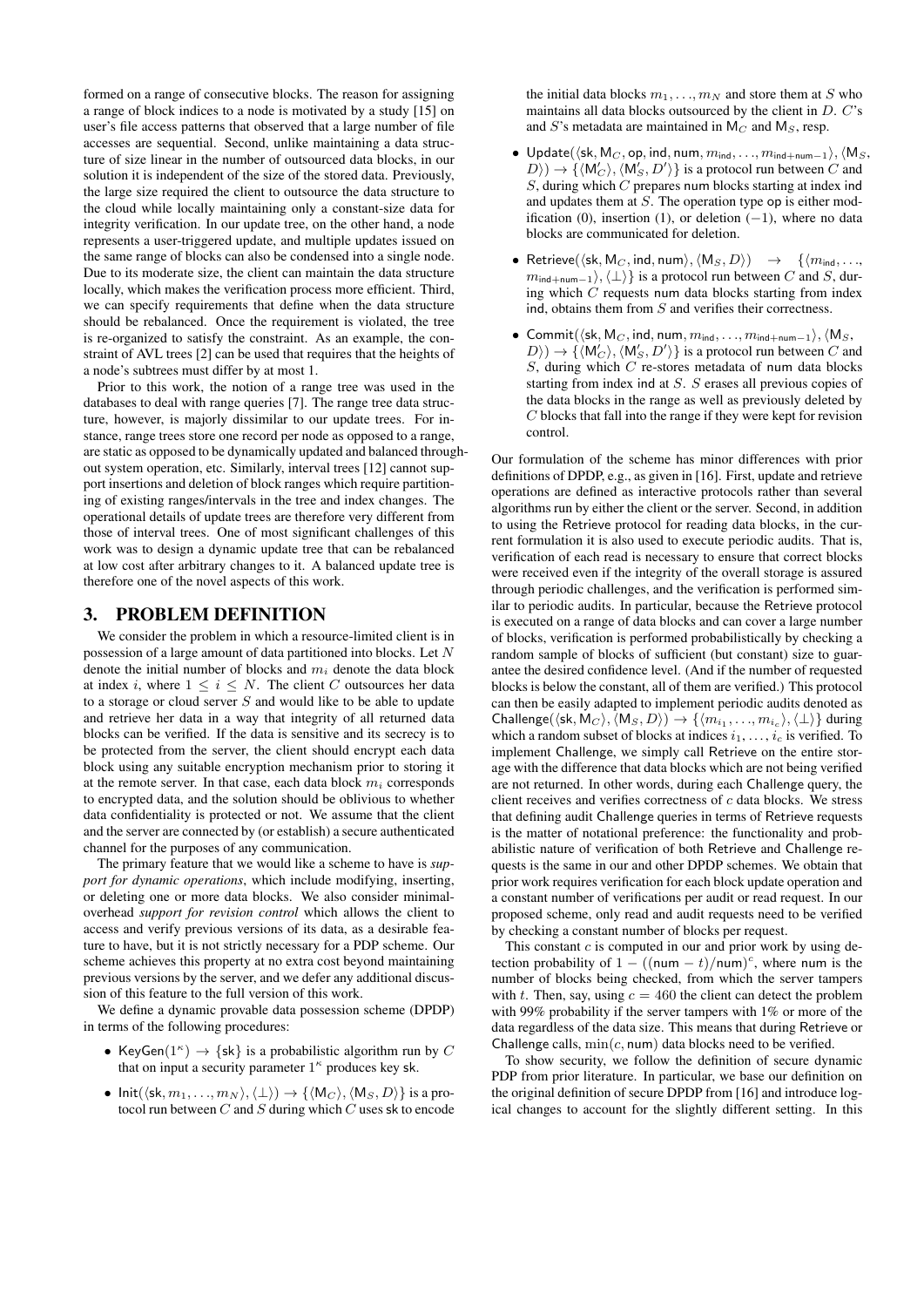context, the client should be able to verify the integrity of any data block returned by the server. This includes the verification that the returned data block corresponds to the most recent version of it (or, when revision control is used, a specific previous version, including deleted content, as requested by the client). The server is considered fully untrusted and can modify the stored data in any way it wishes (including deleting the data). Our goal is to design a scheme in which any violations of data integrity or availability will be detected by the client. More precisely, in the single-user setting the security requirements are formulated as a game between a challenger (who acts as the client) and any probabilistic polynomial time (PPT) adversary  $A$  (who acts as the server):

- **Setup:** the challenger runs sk  $\leftarrow$  KeyGen( $1^{\kappa}$ ). A specifies the data blocks  $m_1, \ldots, m_N$  and their number N for the initialization and obtains initial transmission from the challenger.
- Queries: The adversary A specifies what type of a query to perform and on what data blocks. The challenger prepares the query and sends it to  $A$ . If the query requires a response,  $A$  sends it to the challenger, who informs  $A$  about the result of verification. The adversary can request any polynomial number of queries of any type, participate in the corresponding protocols, and be informed of the result of verification.
- **Challenge:** At some point, A decides on the content  $m_1, \ldots, m_R$ on which it wants to be challenged. The challenger prepares a query that replaces the current storage with the requested data blocks and interacts with  $A$  to execute the query. The challenger and adversary update their metadata according to the verifying updates (non-verifying updates are considered not to have taken place), and the challenger and  $A$  execute Challenge( $\langle$ sk, M<sub>C</sub> $\rangle$ ,  $\langle M_5, D \rangle$ ). If verification of A's response succeeds, A wins. The challenger has the ability to reset  $A$  to the beginning of the Challenge query a polynomial number of times with the purpose of data extraction. The challenger's goal is to extract the challenged portions of the data from A's responses that pass verification.

DEFINITION 1. *A DPDP scheme is secure if for any PPT adversary* A *who can win the above game with a non-negligible probability, there exists an extractor that allows the client to extract the challenged data in polynomial time.*

The existence of an extractor in this definition means that the adversary that follows any strategy can win the game above with probability negligibly larger than the probability with which the client is able to extract correct data. In our case, the probability of catching a cheating server is the same as in prior literature, and its security is analyzed in section 6.

Besides security, efficient performance of the scheme is also one of our primary goals. Toward that goal, we would like to minimize all of the client's local storage, communication, and computation involved in using the scheme. We also would like to minimize the server's storage and computation overhead when serving the client's queries. For that reason, the solution we develop has a natural support for working with ranges of data blocks which is also motivated by users' sequential access patterns in practice.

## 4. PROPOSED SCHEME

Building blocks. In this work we rely on a message authentication code (MAC) scheme, defined by three algorithms:

1. The key generation algorithm Gen, which on input a security parameter  $1^{\kappa}$  produces a key k.

- 2. The tag generation algorithm Mac, which on input key  $k$  and message  $m \in \{0,1\}^*$ , outputs a fixed-size tag t.
- 3. The verification algorithm Verify, which on input a key  $k$ , message m, and tag t outputs a bit b, where  $b = 1$  iff verification was successful.

For compactness, we write  $t \leftarrow \mathsf{Mac}_k(m)$  and  $b \leftarrow \mathsf{Verify}_k(m, t)$ . The correctness requirement is such that for every  $\kappa$ , every  $k \leftarrow$ Gen(1<sup> $\kappa$ </sup>), and every  $m \in \{0,1\}^*$ , Verify<sub>k</sub> $(m, \text{Mac}_k(m)) = 1$ . The security property of a MAC scheme is such that every PPT adversary  $A$  succeeds in the game below with at most negligible probability in  $\kappa$ :

- 1. A random key k is generated by running  $Gen(1^{\kappa})$ .
- 2. A is given  $1^{\kappa}$  and oracle access to Mac<sub>k</sub>( $\cdot$ ). A eventually outputs a pair  $(m, t)$ . Let Q denote the set of all of  $A$ 's queries to the oracle.
- 3. A wins iff both  $\text{Verify}_k(m, t) = 1$  and  $m \notin Q$ .

Overview of the scheme. To mitigate the need for performing verifications for each update on the outsourced data, in our solution both the client and the server maintain metadata in the form of a binary tree of moderate size. We term the new data structure a *block update tree*. In the update tree, each node corresponds to a range of data blocks on which an update (i.e., insertion, deletion, or modification) has been performed. The challenge with constructing such a tree was to ensure that (i) a data block or a range of blocks can be efficiently located within the tree and (ii) we can maintain the tree to be balanced after applying necessary updates caused by client's queries. With our solution, we obtain that all operations on the remote storage (i.e., retrieve, insert, delete, modify, and commit) involve only work logarithmic in the tree size.

Each node in the update tree contains several attributes, one of which is the range of data blocks [L, U]. Each time the client requests an update on a particular range, the client and the server first need to find all nodes in the update tree with which the requested range overlaps (if any). Depending on the result of the search and the operation type, either 0, 1, or 2 nodes might need to be added to the update tree per single-block request. Operating on ranges helps to lower the size of the tree. For any given node in the update tree the range of its left child always covers data blocks at strictly lower indices than L, and the range of the right child always contains a range of data blocks with indices strictly larger than U. This allows us to efficiently balance the tree using standard algorithms such as that of AVL trees [2]. Furthermore, because insert and delete operations affect indices of the existing data blocks, in order to quickly determine (or verify) the indices of the stored data blocks after a sequence of updates, we store an offset value R with each node of the update tree which indicates how the ranges of the blocks stored in the subtree rooted at that node need to be adjusted. Lastly, for each range of blocks stored in the update tree, we record the number of times the blocks in that range have been updated. This information will allow the client to verify that the data she receives corresponds to the most recent version and integrity of the data (or, alternatively, to any previous version requested by the client).

At the initialization time, the client computes a MAC of each data block together with its index and version number (which is initially set to 0). The client stores the blocks and their corresponding MACs at the server. If no updates take place, the client will be able to retrieve a data block by its index number and verify its integrity. To support dynamic operations, the update tree is first initialized to empty. To modify a range of existing blocks, we insert a node in the tree that indicates that the version of the blocks in the range has increased. To insert a range of blocks, the client creates a node in the tree with the new blocks and also indicates that the indices of the blocks that follow need to be increased by the num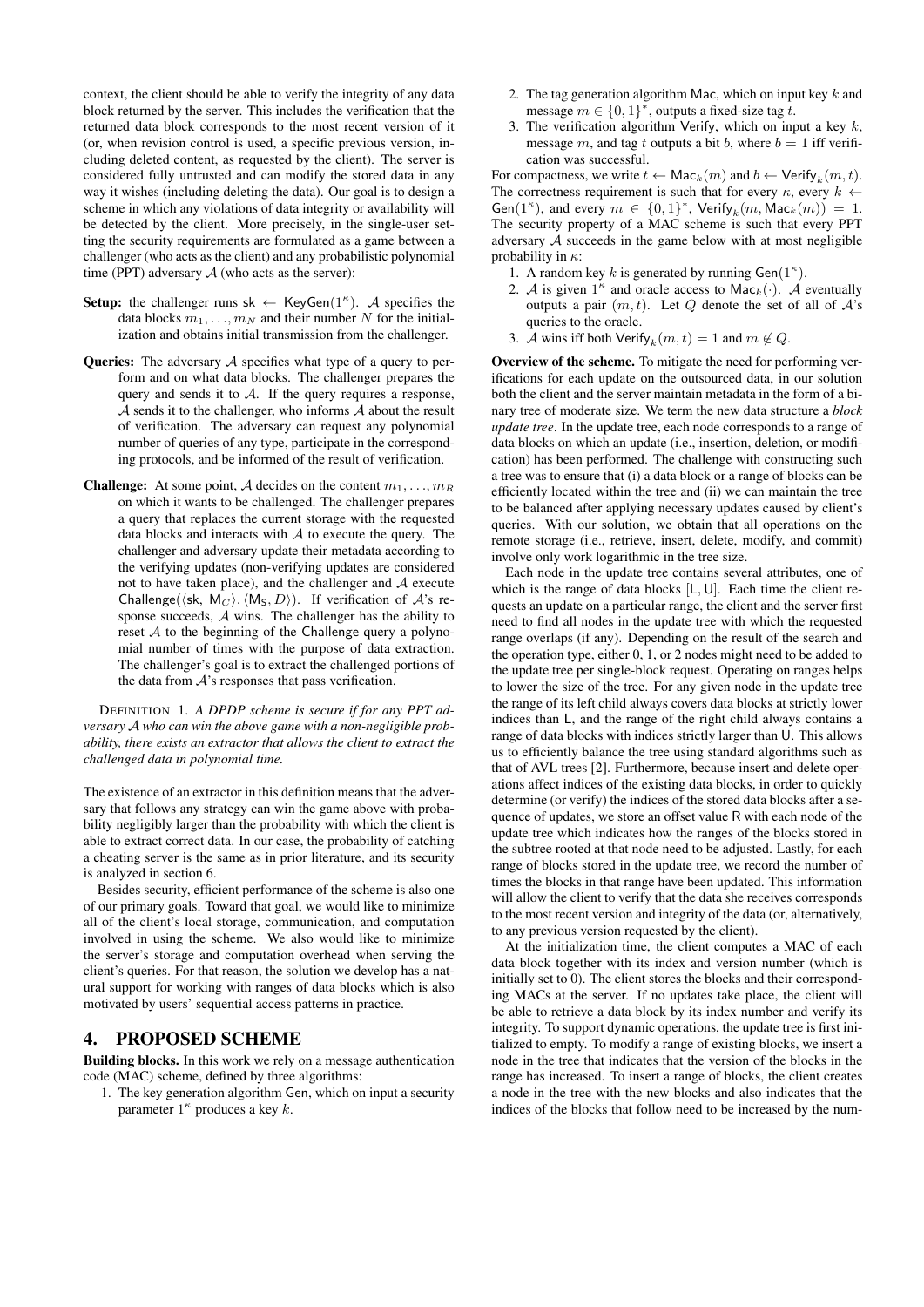ber of inserted blocks. A node's offset affects its entire subtree, which removes the need to touch many nodes. To delete a range of blocks, the deleted blocks are marked with operation type "−1" in the tree and the offset of blocks that follow is adjusted accordingly. Then to perform an update (insert, delete, or modify), the client first modifies the tree, computes the MACs of the blocks to be updated, and communicates the blocks (for insertion and modification only) and the MACs to the server. Upon receiving the request, the server also modifies the tree according to the request and stores the received data and MACs. If the server behaves honestly, the server's update tree will be identical to the client's update tree (i.e., all changes to the tree are deterministic). To retrieve a range of blocks, the client receives a number of data blocks and their corresponding MACs from the server and verifies their integrity by using information stored in the tree.

Update tree attributes. Before we proceed with the description of our scheme, we outline the attributes stored with each node of the update tree, as well as global parameters. Description of the update tree algorithms is deferred to Section 5.

With our solution, the client and the server maintain two global counters together with the update tree, GID and CID, both of which are initially set to 0. GID is incremented for each insertion operation to ensure that each insert operation is marked with a unique identifier. This allows the client to order the blocks that have been inserted into the same position of the file through different operations. CID is incremented for each commit operation and each commit is assigned a unique identifier. For a given data block, the combination of its version number and commit ID will uniquely identify a given revision of the block. In addition, each node in the update tree stores several attributes:

- Node type Op represents the operation type associated with the node, where values −1, 0, and 1 indicate deletion, modification, and insertion, respectively.
- Range L, U specifies the start and end indices of the data blocks, information about which is stored at the node.
- Version number V indicates the number of modifications performed on the data blocks associated with the node. The version number is initially 0 for all data blocks (which are not stored in the update tree), and the version is also reset to 0 during a commit operation for all affected data blocks (at which point information about them is combined into a single node).
- Identification number ID of a node has a different meaning depending on the node type. For a node that represents an insertion, ID denotes the value of GID at the time of the operation, and for a node that represents a modification or deletion, ID denotes the value of CID at the time of the last commit on the affected data blocks (if no commit operations were previously performed on the data blocks, the value is set to 0). In order to identify the type of ID (i.e., GID or CID) by observing its value, we use non-overlapping ranges for the values from which IDs for the two different types are assigned.
- Offset R indicates the number of data blocks that have been added to, or deleted from, the range of data block indices that precede the range of the node (i.e.,  $[0, L - 1]$ ). The offset value affects all data blocks information about which is stored directly in the node as well as all data blocks information about which is stored in the right child subtree of the node.
- **Pointers**  $P_1$  and  $P_r$  point to the left and right children of the node, respectively, and  $P_p$  points to the node's parent.

In addition to the above attributes, each node in the server's update tree also stores pointers to the data blocks themselves (and tags used for their verification).

Construction. We next provide the details of our construction. Because the solution relies on our update tree algorithms, we outline them first, while their detailed description is given in Section 5.

- UTInsert( $T, s, e$ ) inserts a range of new blocks into the update tree T, where the range starts from index s and consists of  $(e-s+1)$  data blocks. It returns a node v that corresponds to the newly inserted block range.
- UTDelete $(T, s, e)$  marks blocks in the range  $[s, e]$  as deleted in the update tree  $T$  and adjusts the indices of the data blocks that follow. It returns an array of nodes C from T that correspond to the deleted data blocks.
- UTModify( $T, s, e$ ) updates the version of the blocks in the range [s, e] in the tree T. If some of blocks in the range have not been modified in the past (and therefore are not represented in the tree), the algorithm inserts necessary nodes with version 1. The function returns all the nodes in T that correspond to the modified data blocks.
- UTRetrieve $(T, s, e)$  returns the nodes in T that correspond to the data blocks in the range [s, e].
- UTCommit $(T, s, e)$  replaces nodes in T that correspond to the data blocks in the range [s, e] with a single node and balances the remaining tree.

The protocols that define our solution are as follows:

- 1. KeyGen $(1^{\kappa}) \rightarrow \{\mathsf{sk}\}\colon C$  calls  $\mathsf{sk} \leftarrow \mathsf{Gen}(1^{\kappa})$ .
- 2. Init( $\langle$ sk,  $m_1, \ldots, m_N \rangle$ ,  $\langle \perp \rangle$ )  $\rightarrow$  { $\langle M_C \rangle$ ,  $\langle M_S, D \rangle$ }: C and S initialize the update tree T to empty and set  $M_C = T$ and  $M_S = T$ , respectively. For  $1 \leq i \leq N$ , C computes  $t_i = \text{Mac}_\text{sk}(m_i||i||0||0||0)$ , where "||" denotes concatenation and the three "0"s indicate the version number, CID, and operation type, resp. C sends each  $\langle m_i, t_i \rangle$  to S who stores this information in D.
- 3. Update( $\langle$ sk, M<sub>C</sub>, op, ind, num,  $m_{\text{ind}}, \ldots, m_{\text{ind}+\text{num}-1}\rangle, \langle M_S,$  $|D\rangle$ )  $\rightarrow \{\langle M_C' \rangle, \langle M_S', D' \rangle\}$ : the functionality of this protocol is determined by the operation type op and is defined as:
	- (a) Insert op = 1: C executes  $u \leftarrow \text{UTInsert}(M_C, \text{ind}, \text{Aut})$  $ind + num - 1$ ).

**Delete** op = -1:  $\overrightarrow{C}$  executes  $U \leftarrow$  UTDelete(M<sub>*C*</sub>, ind, ind  $+$  num  $-1$ ).

Modify op = 0: C executes  $U \leftarrow \text{UTModify}(M_C,$ ind, ind  $+$  num  $-1$ ).

 $C$  stores the updated update tree in  $M_C'$ .

- (b) For each  $u \in U$  (or a single u in case of insertion),  $C$  locates the data blocks corresponding to the node's range from the  $m_i$ 's, for ind  $\leq i \leq$  ind + num – 1, and computes  $t_i \leftarrow \text{Mac}_{sk}(m_i||u \cdot L + j||u \cdot V||u \cdot ID||op),$ where  $j \geq 0$  indicates the position of the data block within the node's blocks.  $\tilde{C}$  sends op, ind, and num together with the  $\langle m_i, t_i \rangle$  pairs to S, except that for deletions the data blocks themselves are not sent.
- (c) Insert op = 1: S executes  $u \leftarrow \text{UTInsert}(M_S, \text{ind},$  $ind + num - 1$ ).
	- **Delete** op = -1: S executes  $U$  ← UTDelete( $M_S$ , ind,  $ind + num - 1$ ).
	- Modify op = 0: S executes  $U \leftarrow \text{UTModify}(M_S, \text{ind},$  $ind + num - 1$ ).

 $S$  stores the updated tree in  $M'_{S}$  and combines  $D$  with received data (using returned  $\tilde{u}$  or  $U$ ) to obtain  $D'$ .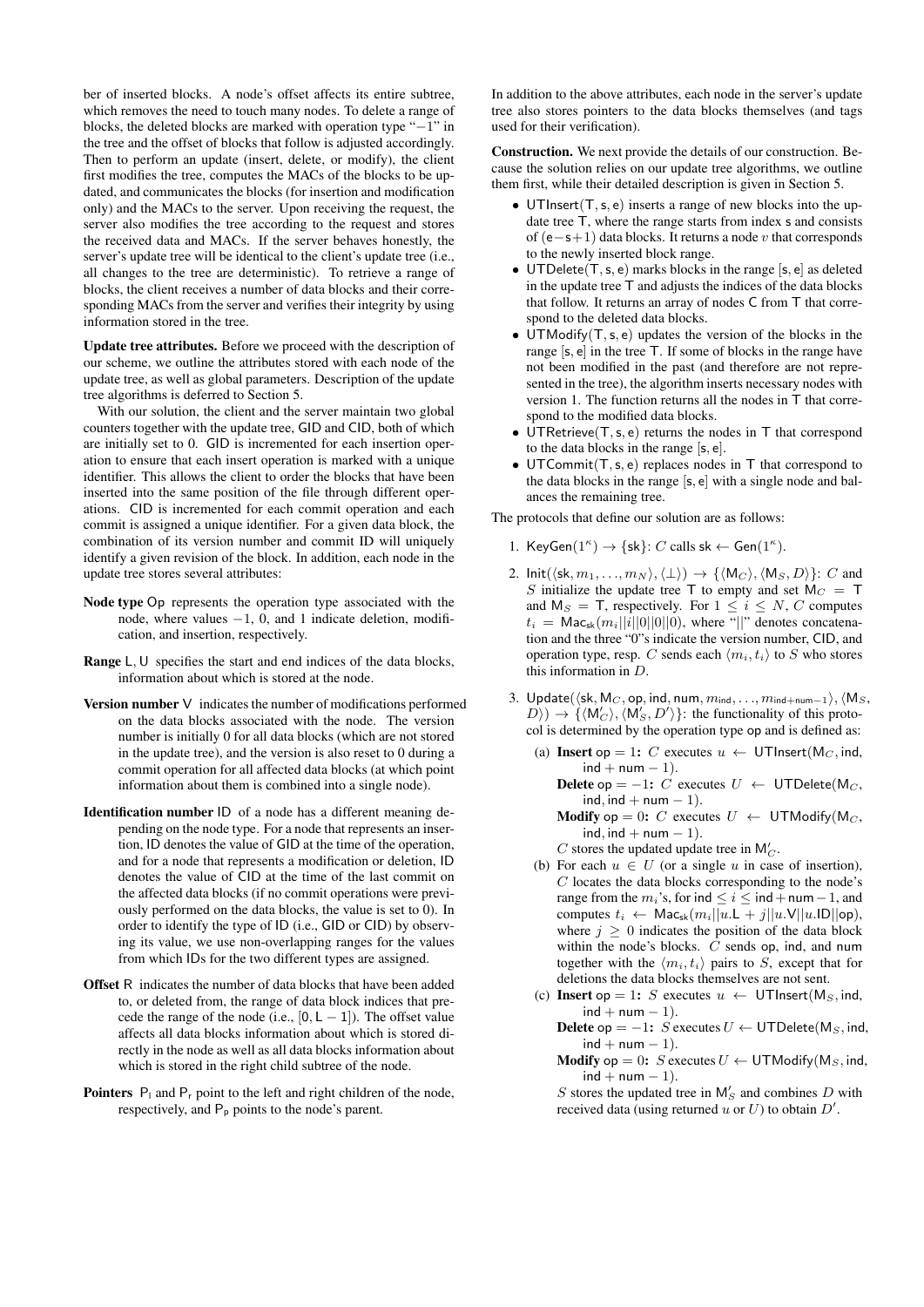Recall that the protocol does not involve integrity verification for each dynamic operation, which removes a round of interaction between the client and server. Instead, the server records the operation in its metadata, which will be used for proving the integrity of returned blocks at retrieval time.

- 4. Retrieve( $\langle$ sk, M<sub>C</sub>, ind, num $\rangle$ ,  $\langle M_S, D \rangle$ )  $\rightarrow$   $\{ \langle m_{ind}, \ldots, \rangle \}$  $m_{\text{ind+num}-1}\rangle,\langle\perp\rangle\}$ :
	- (a)  $C$  sends ind and num to  $S$ .
	- (b) S executes  $U \leftarrow \text{UTRetrieve}(M_S, \text{ind}, \text{ind} + \text{num} 1)$ . For each  $u \in U$ , S retrieves the attributes (L, U, and pointer to the data blocks) from  $u$ , locates the blocks and their tags  $\langle m_i, t_i \rangle$  in D, and sends them to C.
	- (c) Upon receiving  $\langle m_i, t_i \rangle$ , C executes  $U \leftarrow \text{UTRetrive}(M_C,$ ind, ind + num – 1). C chooses a random subset of data blocks of size  $\min(c, \text{num})$ . For each chosen data block  $m_i$ , C locates the corresponding  $u \in U$  and computes  $b_i \leftarrow \text{Verify}_{sk}(m_i||u.\text{L}+j||u.\text{V}||u.\text{ID}||u.\text{Op}, t_i),$ where  $j \geq 0$  is the data block position within the node's data blocks. If  $b_i = 1$  for each verified  $m_i, C$  is assured of integrity of returned data.
- $5. \,\,$  Challenge $(\langle$ sk $,$  M $_C \rangle,$   $\langle$  M $_S, D \rangle) \rightarrow$   $\{\langle m_{i_1},\dots,m_{i_c} \rangle,\langle{\perp}\rangle\}$ :
	- (a) C chooses c distinct indices  $i_1, \ldots, i_c$  at random from the range  $[1, N]$  and sends them to  $S$ .
	- (b) If none of the indices are adjacent, S executes  $U_i \leftarrow$ UTRetrieve( $M_S, i_j, i_j$ ) for each  $j \in [1, c]$ . Otherwise, S combines adjacent indices in ranges and executes UTRetrieve for each range.
	- (c) For each  $U_i$ , S retrieves the attributes (L, U, and pointer to the data block) from  $M<sub>S</sub>$ , locates the blocks and their tags  $\langle m_{i_j}, t_{i_j} \rangle$  in D, and sends them to C.
	- (d) Upon the receipt of  $c$  data blocks and their corresponding tags  $\langle m_{i_1}, t_{i_1} \rangle, \ldots, \langle m_{i_c}, t_{i_c} \rangle$ , C executes  $U_j \leftarrow$ UTRetrieve( $M_C$ ,  $i_j$ ,  $i_j$ ) for each j (or for each range when some indices are adjacent). For each data block  $m_{i_j}$ , C verifies its tag using the same computation as in Retrieve.
- 6. Commit $(\langle \text{sk}, M_C, \text{ind}, \text{num}, m_{\text{ind}}, \ldots, m_{\text{ind}+\text{num}-1}\rangle, \langle M_S,$  $\langle D \rangle) \rightarrow \{ \langle M_C' \rangle, \langle M_S', D' \rangle \}$ :
	- (a) C executes  $u \leftarrow \text{UTCommit}(M_C, \text{ind}, \text{ind}+\text{num}-1)$ and stores updated metadata in  $M_C'$ . C next computes  $t_{\text{ind}+i} \leftarrow \mathsf{Mac}_{\text{sk}}(m_{\text{ind}+i}||\mathsf{L}+i||0||\mathsf{CID}||0)$  for  $0 \leq i \leq$ num − 1, and sends the tags and parameters ind and num to  $S$  (the blocks are assumed to be unchanged).
	- (b) S executes  $u \leftarrow \text{UTCommit}(M_S, \text{ind}, \text{ind}+\text{num}-1)$ and updates its metadata to  $M_S$ . S updates the affected blocks' tags in  $D$  to obtain  $D'$ .

Public verifiability. To enable outsourcing of periodic challenge queries to a third party auditor, instead of choosing a private key sk, the client creates a public-private key pair  $(pk, sk)$ . The client then replaces MAC computation with a signature produced using sk. An auditor with an up-to-date copy of the update tree will be able to perform challenge queries on behalf of the client and verify them using pk.

### 5. UPDATE TREE OPERATIONS

In this section we describe all operations on the new type of data structure, balanced update tree, that allow us to achieve attractive performance of the scheme. The need to maintain several attributes associated with a dynamic operation and the need to keep the tree

balanced add complexity to the tree algorithms. Initially, the tree is empty and new nodes are inserted upon dynamic operations triggered by the client. All data blocks information about which is not stored in the tree have not been modified and their integrity can be verified by assuming version number and commit ID to be 0.

When traversing the tree with an up-to-date range [s, e] of data blocks, the range will be modified based on the R value of the nodes lying on the traversal path. By doing that, we are able to access the original indices of the data blocks (prior to any insertions or deletions) to either correctly execute an operation or verify the result of a read request. We illustrate the tree operations on the example given in Figure 1, in which the leftmost tree corresponds to the result of three modify requests with the ranges given in the figure. We highlight modifications to the tree after each additional operation.

The first operation is an insertion, the range of which falls on left side of node A's range and overlaps with the range of node B. To insert the blocks, we partition B's range into two (by creating two nodes) and make node D correspond to an insertion  $(Op = 1)$ . Note that the offset R of node A is updated to reflect the change in the indices for the blocks that follow the newly inserted blocks. Furthermore, for the insertion operation, only the position at which the new blocks are inserted matters, not its range. For instance, executing an insertion with a block range [61, 300] or [61, 70] will have the same impact on the tree structure. The second operation is a modification, the range of which lies on the right to node A's range. When going down the tree, we modify the block range contained in the original request based on A's offset R (for the right child only), which now overlaps with node C's range. To accommodate the request, we increment the version of C's blocks and insert two new nodes with ranges before and after C's range. The last operation is a deletion, the range of which likewise fall on the right to A's range and the indices in the original request are adjusted. Because the adjusted range falls before all ranges in C's subtree, it is inserted as the left child of  $E_1$  with type  $Op = -1$  and the offset R of both C and  $E_1$  is adjusted to reflect the change in block indices for these nodes and their right children.

We first list sub-routines called by the main algorithms followed by an outline of main operations. Due to space constraints, pseudocode and detailed explanations are given in the full version.

#### Sub-routines:

UTInsertNode(u, w, dir) inserts a node w into a (sub-)tree rooted at node u. The routine is called only in the cases when after the insertion, w becomes either the leftmost (dir  $=$  left) or the rightmost  $(dir = right)$  node of the subtree.

When the node w is inserted into the left subtree of node u, the offset R of each node on the path should be updated according to the range of indices of w when the operation is insertion or deletion, because the new range lies to the left of the blocks of the current u. When the node w is inserted into the right subtree of node u, the range of node w should also be modified as it traverses the tree, since we need to store the original indices of data blocks .

UTFindNode $(u, s, e, op)$  searches the tree rooted at node u for a node corresponding to block range [s, e] for the purposes of executing operation op on that range.

After the function is invoked on range [s, e] and that range does not overlap with the ranges of any of the existing nodes, the function creates a new node and returns it. Otherwise, the function needs to handle the case of range overlap, defined as follows: (i) op is insertion and the index s lies within the range of a tree node or (ii) op is modification or deletion and the range [s, e] overlaps with the range of at least one existing tree node.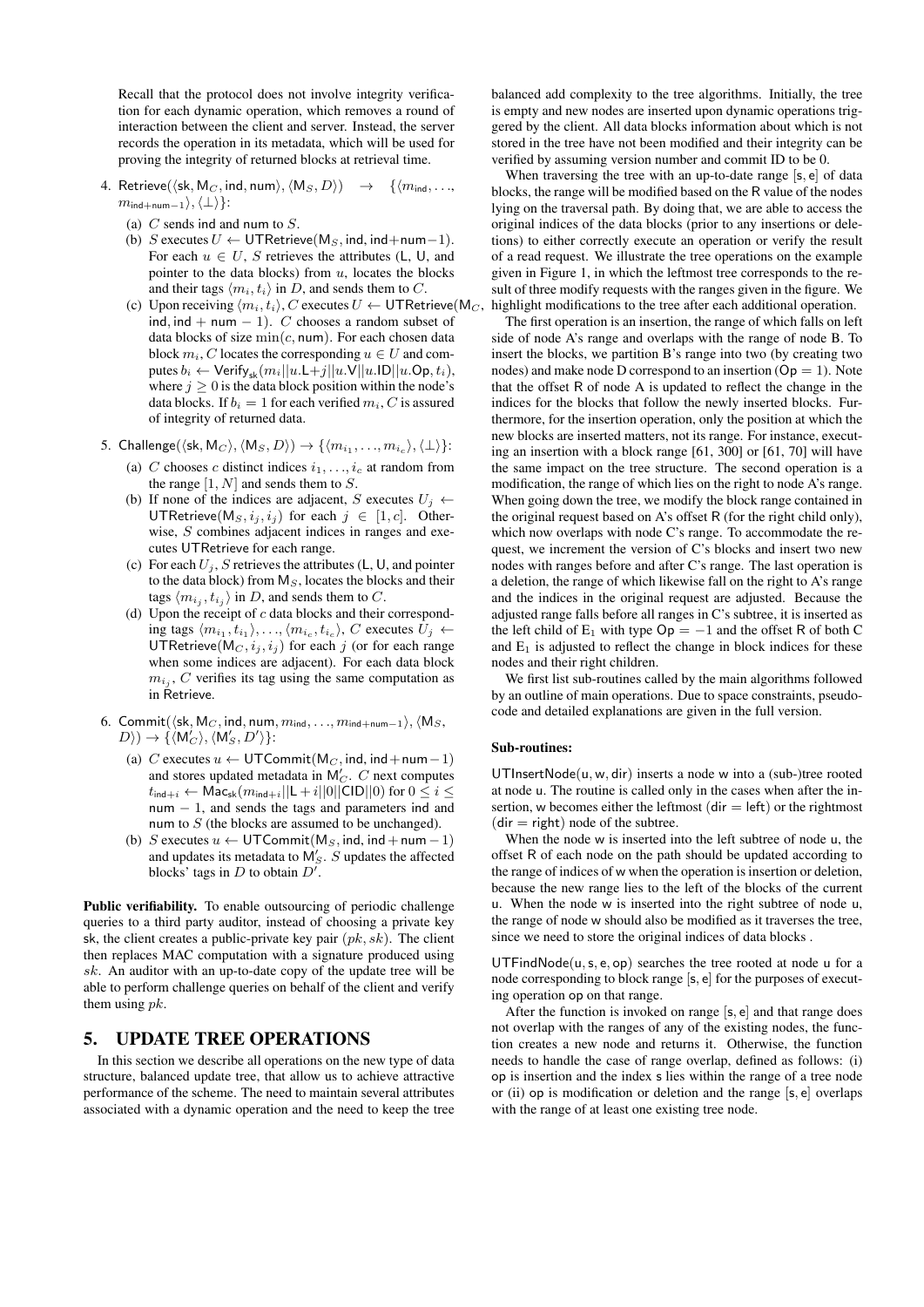

Figure 1: Example of update tree operations.

The tricky part of the algorithm is to avoid returning nodes that correspond to deleted block ranges. If such a node is found, we should ignore it and keep searching until we find a node that represents either an insertion or modification operation. The function can be invoked for any dynamic operation and takes  $O(\log n)$  time. UTUpdateNode(u,s, e, op) is called by a modification or deletion routine on a sub-tree rooted at node u when the range [s, e] of data blocks needs to be updated and falls into the range of u.

The function handles four different situations based on the type of intersection of ranges [s, e] and [u.L, u.U]. If the two ranges are identical several attribute of u (i.e., V, ID and Op) will be reset with values that depend on the operation type. If only the lower (only the upper) bound of the two ranges coincide, we reset the range of the current root node to [s, e], fork a new node corresponding to the remaining range, and insert it into the right (resp., left) subtree of current root node. If neither the lower nor the upper bound matches with each other, we fork two child nodes corresponding to the head and tail remaining ranges, and insert each of them into the left or right subtree of current root node respectively. As can be expected, the node generated with the remaining range will become either a leftmost or a rightmost node of the subtree, and we use UTInsertNode sub-routine to achieve it. The time complexity of the sub-routine is  $O(\log n)$ .

 $UTB$ alance $(u)$  balances the tree rooted at node u using AVL trees method and returns the root of a balanced structure. This function will only be called on trees both direct child sub-trees of which are already balanced rather than on arbitrarily unbalanced trees. The time complexity of this function is linear in the height difference of u's child sub-trees.

#### Main routines:

UTInsert( $T, s, e$ ) updates the tree  $T$  for an insert request with the block range [s, e] by inserting a node in the tree.

The main functionality of the routine is (i) to find a position for node insertion (using UTFindNode sub-routine), and (ii) to insert a new node into the tree. When the range [s, e] does not overlap with any existing nodes, UTFindNode inserts a new node into the tree and no other action is necessary. Otherwise, an existing node u' that overlaps with [s, e] is returned and determines the number of nodes that need to be created. That is, if the (adjusted) insertion position s equals to the lower bound of u', u' is substituted with a new node and is inserted into the right subtree of the new node. Otherwise, u' is split into two nodes, which are inserted into the left and right subtrees of u', respectively while u' itself is set to correspond to the insertion. The insert request in Figure 1 corresponds to the scenario.

UTModify(u, s, e), when called with  $u = T$ , updates the tree T based on a modification request with the block range [s, e] and returns the set of nodes that correspond to the range. The algorithm creates a node for the range if T is empty, and otherwise invokes UTFindNode to locate the positions of nodes to be modified. After finding them, the algorithm distinguishes between three cases based on how the (adjusted) range [s, e] overlaps with the range of a found node  $u_i$  (i.e.,  $[u_i, L, u_i, U]$ ):

- 1. If the adjusted range is contained in  $u_i$ 's range,  $u_i$  is the only node to be modified, and this is handled by UTUpdateNode. The modify request in Figure 1 corresponds to the scenario.
- 2. If the adjusted range overlaps with the ranges of  $u_i$  and its one subtree, the algorithm updates the range of  $u_i$  and then recursively calls itself to update the remaining nodes.
- 3. If the adjusted range overlaps with the range of  $u_i$  and both of its subtrees, the algorithm updates  $u_i$  and calls UTModify twice to handle changes to its child subtrees.

UTDelete(u, s, e), when called with  $u = T$ , updates the update tree T based on a deletion request with the block range [s, e]. It does not delete any node from T, but rather finds all nodes whose ranges fall into [s, e], sets their operation types to  $-1$ , and returns them to the caller. UTDelete works similar to UTModify.

UTRetrieve(u, s, e), when called with  $u = T$ , returns the nodes whose ranges fall into [s, e]. Its high-level structure follows that of UTModify.

 $UTCommit(T, s, e)$  replaces all nodes in tree T whose ranges falls into [s, e] with a single node with the range [s, e]. The goal of a commit operation is to reduce the tree size, but in the process it may become unbalanced or even disconnected. Thus, to be able to maintain the desired performance guarantees, we must restructure and balance the remaining portions of the tree. To achieve that, we first search for two nodes that contain the lower and upper bounds s and e, respectively, and make the adjusted s and e (denoted s' and e', respectively) become the left or right bound of the nodes that contain them. We then traverse T from the two nodes to their least common ancestor  $T'$ , remove the nodes with ranges falling into the range [s', e'], and apply UTBalance sub-routine to balance the tree if necessary. Lastly, we traverse  $\mathsf T$  from  $\mathsf T'$  to the root, and balance the tree if necessary. We also add a node with [s, e] and new CID. The routine returns adjusted lower bound s' and updated CID.

To illustrate how the tree is being traversed and balanced in the process, let us consider an example in Figure 2. In the figure,  $u_1$  and  $u_2$  correspond to the tree nodes that incorporate the smallest and largest block indices falling in the commit range (i.e., s and e), respectively, and  $T'$  is their lowest common ancestor. The nodes and their subtrees shown using dotted lines corresponds to the nodes whose entire subtrees are to be removed. To remove all nodes in the subtree of T' with block indices larger than adjusted s (located in the left child's subtree), we traverse the path from  $u_1$  to  $T'$ . Ev-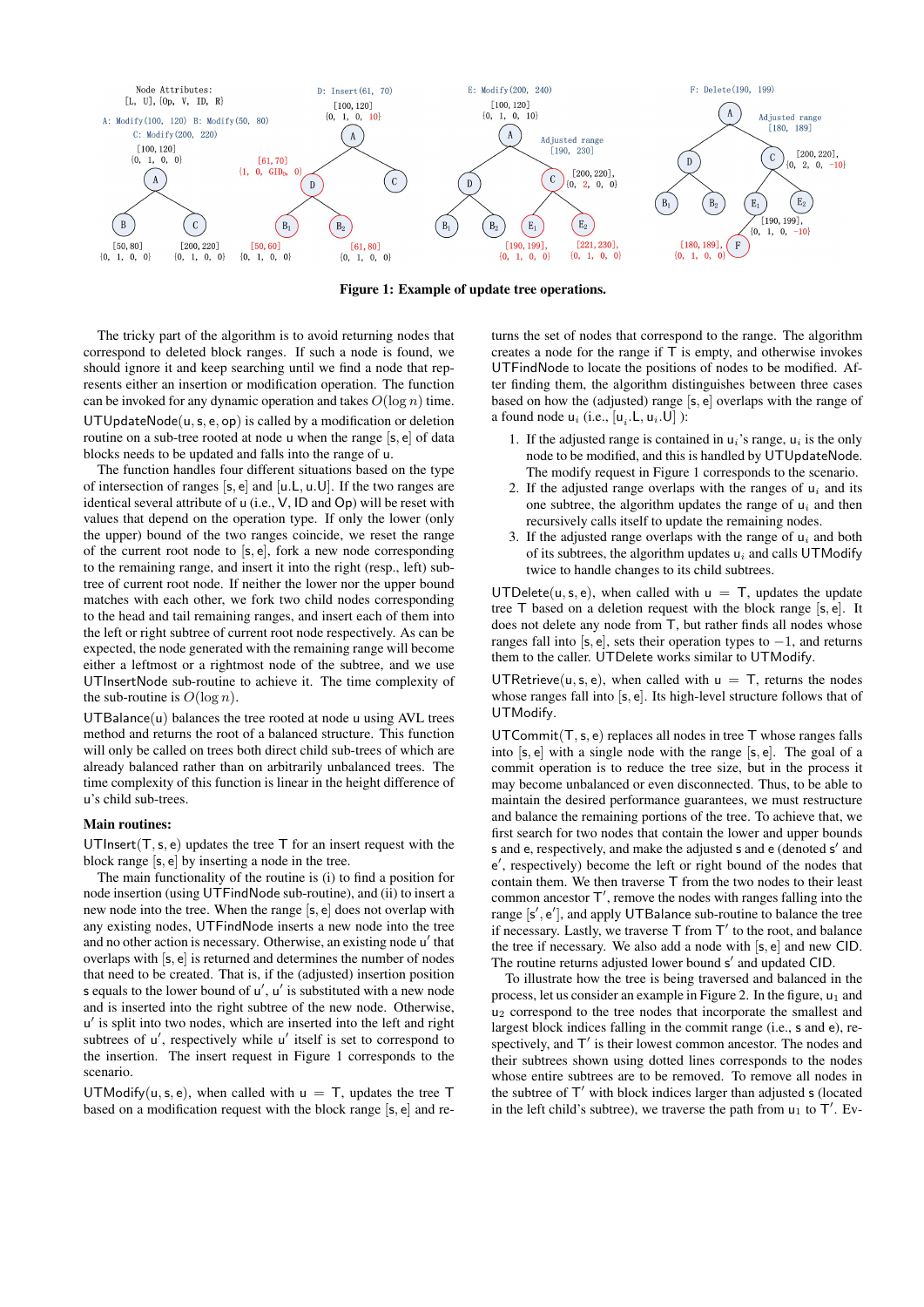

Figure 2: Illustration of the commit algorithm.

ery time  $u_1$  is the left child of its parent, we remove  $u_1$ 's right sibling and its subtree, remove  $u_1$ 's parent node, and make  $u_1$  take the place of its parent. For the example in the figure, it means that nodes v<sub>10</sub> and v<sub>9</sub> are removed together with their subtrees, nodes  $v_8$  and  $v_7$  are also removed, and  $u_1$  takes the place of  $v_7$ . At this point  $u_1$  becomes the right child of its parent, and we balance the subtree rooted at  $u_1$ 's parent and make  $u_1$  point to its parent node (by calling UTBalance(u) sub-routine). This rebalancing procedure is continued by traversing up to  $v_7$ ,  $v_4$ , and  $v_1$ , until the left subtree of  $T'$  is completely balanced.

The same process applies to the right child's tree of  $T'$  that contain  $u_2$  with the difference that node removal is performed when  $u_2$ is the right child of its parent and rebalancing is performed when  $u_2$  is the left child of its parent. For the example in Figure 2, we obtain that node  $v_5$  is removed together with its subtree, node  $v_2$  is removed, and  $u_2$  takes the place of  $v_2$ .

The last step that remains is to rebalance the subtree rooted at  $T'$ and the subtrees of all other nodes on the path from  $T'$  to the root. This is accomplished by making  $T'$  point to its parent after each rebalancing procedure. We obtain a balanced tree T with all nodes in the range [s, e] removed and insert one single node corresponding to this range that indicates that the commit number CID of all blocks in the range [s, e] has been increased.

## 6. ANALYSIS OF THE SCHEME

Complexity analysis. In what follows, we analyze the complexity of main update tree algorithms and the protocols that define the scheme. Each UTInsert adds one or two nodes to the tree, and all operations are performed during the process of traversing the tree. Therefore, its time complexity is  $O(\log n)$ , where *n* is the current number of nodes in the tree. Both UTModify and UTDelete can add between 0 and  $O(\min(n, e - s))$  nodes to the tree, but as our experiments suggest, a constant number of nodes is added per range on average. Their time complexity is  $O(\log n + \min(n, e - s))$ , and both the size of the block range and the number of nodes in the tree form the upper bound on the number of returned nodes. UTRetrieve does not add nodes to the tree and its complexity is also  $O(\log n + \min(n, e - s))$ . Lastly, UTCommit removes between 0 and  $O(\min(n, e - s))$  nodes from the tree and its time complexity is  $O(\log n + \min(n, e - s))$ . While the function calls UTBalance, the worst case complexity of which is  $O(\log n)$ , at most  $O(\log n)$  number of times, due to the careful construction of the tree and the commit function, we are able to achieve  $O(\log n)$ node rearrangement time (plus, node deallocation time). This is due to the fact that balancing a tree, both subtrees of which are themselves balanced, but their heights differ by a constant, requires only a constant number of operations. A detailed proof can be found in the full version.

Next, we analyze the complexity of the protocols themselves. It is clear that Init has time and communication complexity of  $N$ , i.e., the number of transmitted blocks. Update for any operation type has time complexity of  $O(\log n + \text{num})$  and communication complexity of  $O(num)$ . Retrieve has the same complexities as Update, unless it is used for integrity verification rather than block retrieval. In the latter case, its computation and communication complexities become  $O(\log n + \min(\text{num}, c))$  and  $O(\min(\text{num}, c))$ , respectively, where constant c bounds the number of  $\langle m_i, t_i \rangle$  pairs used for the purpose of probabilistic verification. Lastly, the complexities of Commit are  $O(\log n + \text{num})$  and  $O(\text{num})$ , because the client needs to communicate num MACs to the server.

Security analysis. Security of our scheme can be shown according to the definition of DPDP in Section 3.

THEOREM 1. *The proposed update tree scheme is a secure DPDP scheme assuming the security of MAC scheme.*

PROOF SKETCH. Suppose that the adversary  $A$  wins the data possession game with a non-negligible probability. Then the challenger can either extract the challenged data blocks (i.e., if A has not tampered with them) or break the security of the MAC scheme  $(i.e., if  $A$  tampered with the data). In particular, in the former$ case, the challenger can extract the genuine data blocks from  $A$ 's response. In the latter case, if the adversary tampers with a data block (by possibly substituting it with a previously stored data for the same or a different block), it will have to forge a MAC for it, which the challenger can use to win the MAC forgery game. This is because our solution is designed to ensure that any two MACs communicated by the client to the server are computed on unique parameters. That is, two different versions of the same data block  $i$  will have either their version, CID, or operation type differ, while two different blocks that at different points in time assume the same index i (e.g., a deleted block and a block inserted in its place) can be distinguished by the value of their ID (i.e., at least one of them will have a GID, and two GIDs or a GID and CID are always different).  $\Box$ 

The probability that a cheating server is caught on a Retrieve or Challenge request of size num  $\langle c \rangle$  is 1, and otherwise the probability is  $1 - ((\text{num} - t)/\text{num})^c$ , where t is the number of tampered blocks among the challenged blocks.

## 7. ENABLING REVISION CONTROL

In this section, we sketch how our scheme can be extended to support revision control. The exact algorithms are omitted and can be found in the full version. To enable versioning functionality, we need to specify (i) how a user can retrieve a specific version of a data block or range and (ii) how a user can retrieve deleted data blocks (prior to a commit on them, which permanently removes them from the server).

*Specific version retrieval* can be realized by modifying the Retrieve protocol to add version number V to the set of parameters sent to the server with the request. After receiving the request, the server executes UTRetrieve as usual, but returns to the client the data blocks and their tags that correspond to version V. To verify the response, the client verifies the returned tags using the intended version V and other attributes obtained from UTRetrieve.

*Deleted data retrieval* can be realized by extending the Retrieve protocol's interface with a flag that indicates that deleted data is to be returned and modifying UTRetrieve that currently skips all deleted data. The difficulty in specifying what deleted data to retrieve is caused by the fact that deleted blocks no longer have indices associated with them. To remedy the problem, we propose to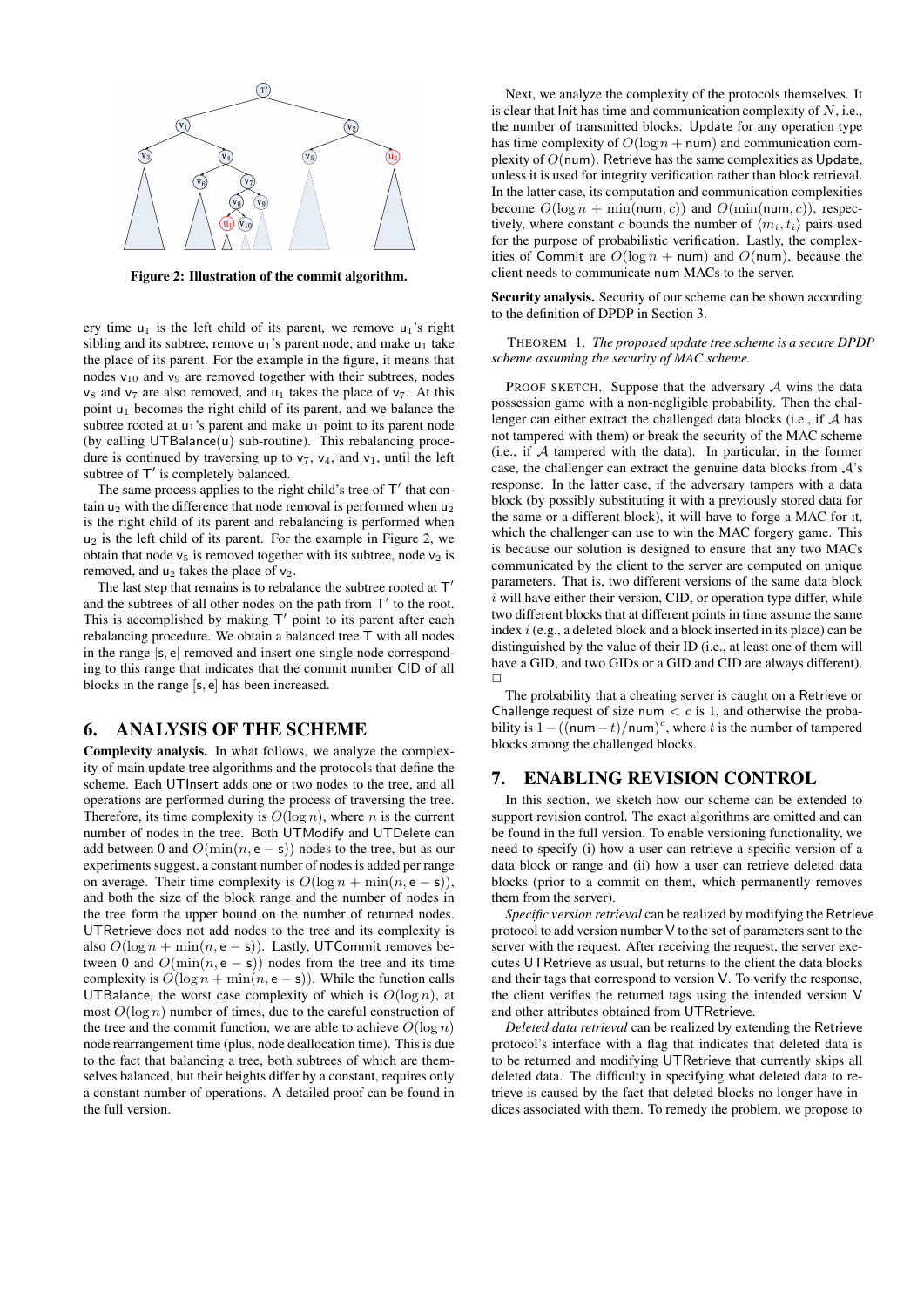specify in the request a range [s, e] that contains the desired deleted range and includes one or more non-deleted blocks before and after the deleted range being requested. We also need to use an alternative UTRetrieve function for retrieval of deleted data, which instead of ignoring nodes that represent deletions will return them as the output and will allow the server to locate the deleted blocks and their tags.

## 8. PERFORMANCE EVALUATION

To evaluate performance of our scheme and provide a comparison with prior solutions, we designed experiments which measure the computation, communication, and storage requirements of three different schemes. The schemes that we compare are: (i) our update tree (UTree) solution, (ii) the solution based on Merkle hash tree (MHT) [27], and (iii) the solution based on skip lists (SL) [16, 19]. The asymptotic complexities of the schemes being compared are given in Table 1. The table provides storage complexities for both the server (in addition to the data blocks themselves, i.e., space for maintaining metadata) and the client, as well as computation complexities per operation. For a retrieve, update, insert, or delete operation, it is assumed that the operation is executed on a range consisting of t blocks. For MHT and SL schemes, the integrity of a dynamic operation on t blocks is verified by executing the appropriate verification procedure for each of the t blocks. Verification of retrieve and challenge operations is assumed to be probabilistic in all schemes. For a retrieve operation,  $min(c, t)$  blocks are verified for constant  $c$ , while transmitting all  $t$  blocks to the client. The complexity of the challenge query of the *entire outsourced storage* is that of verifying  $c$  data blocks for constant  $c$ . In the table,  $N$  denotes the number of data blocks stored at the server, and M denotes the number of dynamic operations on the stored blocks. The worstcase complexity of an operation with the MHT-based solutions is linear in the size of the repository because after arbitrary insertions and deletions the height of the tree is  $O(N)$  in the worst case.

We evaluate the performance of the schemes in three different settings: the first uses 1GB of outsourced storage with 4KB data blocks, the second uses 256GB of storage with 4KB blocks, and the third uses 256GB of storage with 64KB blocks. The first 1GB+4KB setting was chosen for consistency with experiments in prior work and the other two allow us to examine the systems' behavior when one parameter remains fixed while the other changes (i.e., 4KB block size in the first two settings and 256GB overall storage in the last two settings). As another important observation about the chosen settings, notice that the number of blocks are  $2^{18}$ ,  $2^{26}$ , and  $2^{22}$ , respectively, which allows us to test the performance with respect to its dependence on the number of outsourced data blocks. In situations when the amount of outsourced storage is significantly larger than in our experiments, we expect the data block size to become larger as well leaving the number of blocks within the range that we evaluate. Lastly, we evaluate the performance of the schemes in the realistic scenarios by utilizing the file traces gathered by Microsoft Research data centers for a week time period. We believe the access patterns we observed in the trace are representative of a large number of small to medium size enterprise data centers.

We implement our and MHT schemes in C, while the SL scheme was implemented as in [16] in Java. Despite the programming language difference, the time to compute a hash is similar in both implementations. Because the overall computation of the SL scheme is dominated by hash function evaluation, we consider the performance of all implementations to be comparable. We use SHA-224 for hash function evaluation and HMAC with SHA-224 for MAC computation. The experiments were run on 2.4GHz Linux machines (both the client and the server).



Figure 3: Aggregate client's computation time after  $n$  operations with 1GB outsourced storage and 4KB block.

Computation. To evaluate computation, we measure the client's time after executing *n* client's requests for *n* between  $10^4$  and  $10^5$ . The server's overhead in all schemes is similar to that of the respective client's overhead. The initial cost of building the data structures in MHT and SL schemes or computing MACs in our solution is not included in the measured times.

In the first experiment, we choose one of four operations (insert, delete, modify, and retrieve) at random and execute it on a randomly selected single data block. From the schemes that we compare, only our solution provides a natural support for querying ranges of blocks (the SL solution in [16] can provide a limited support for block ranges as previously described). Then because in practice accesses are often consecutive in their nature (see, e.g., [15]), the performance of our scheme is expected to be even better in practice. For all of the above operations except deletion, the client needs to compute a hash (or MAC) of the data block used in the request. Because this computation is common to all three schemes $2$ , we separately measure it and also provide the times for the remaining processing that the client needs to do.

Because of drastic differences in performance of the schemes, we present many results in tables instead of displaying them as plots. This allows us to convey information about the growth of each function. For that reason, Figure 3(a) plots the aggregate and Figure 4 plots average performance of all schemes for the first 1GB+4KB setting, while Table 2 provides average computation for all three settings. Notice that in the figure the overhead of each scheme is added to the common hash computation work, while in the table the common and additional computation are shown separately. We were unable to complete 256GB+4KB experiments for SL due to its extensive computation (primarily to build the data structure) and memory requirements. As can be seen from the results, the overhead of UTree scheme is 2 to 3 orders of magnitude lower for the settings used in the experiment. The majority of the total work in a UTree scheme comes from MAC computation, while in MHT and SL the proof often dominates the cost. Also note that the overhead of SL is larger than that of MHT due to the use of longer proofs and commutative hashing in the former, where the majority of the difference comes from the hashing. As expected, the number of data blocks in the storage affects performance of MHT and SL schemes (the proof sizes of which are logarithmic in the total number of blocks), while the average time per operation remains near a constant for each setting. In our scheme, on the other hand, the time grows slowly with the number of operations, but does not increase with the total storage size.

<sup>&</sup>lt;sup>2</sup>In MHT and SL schemes the client needs to compute the hash of a data block, while in our scheme the client computes a MAC of it. Because MAC computation is slightly more expensive than the hash, we include MAC's additional overhead into the performance of our scheme.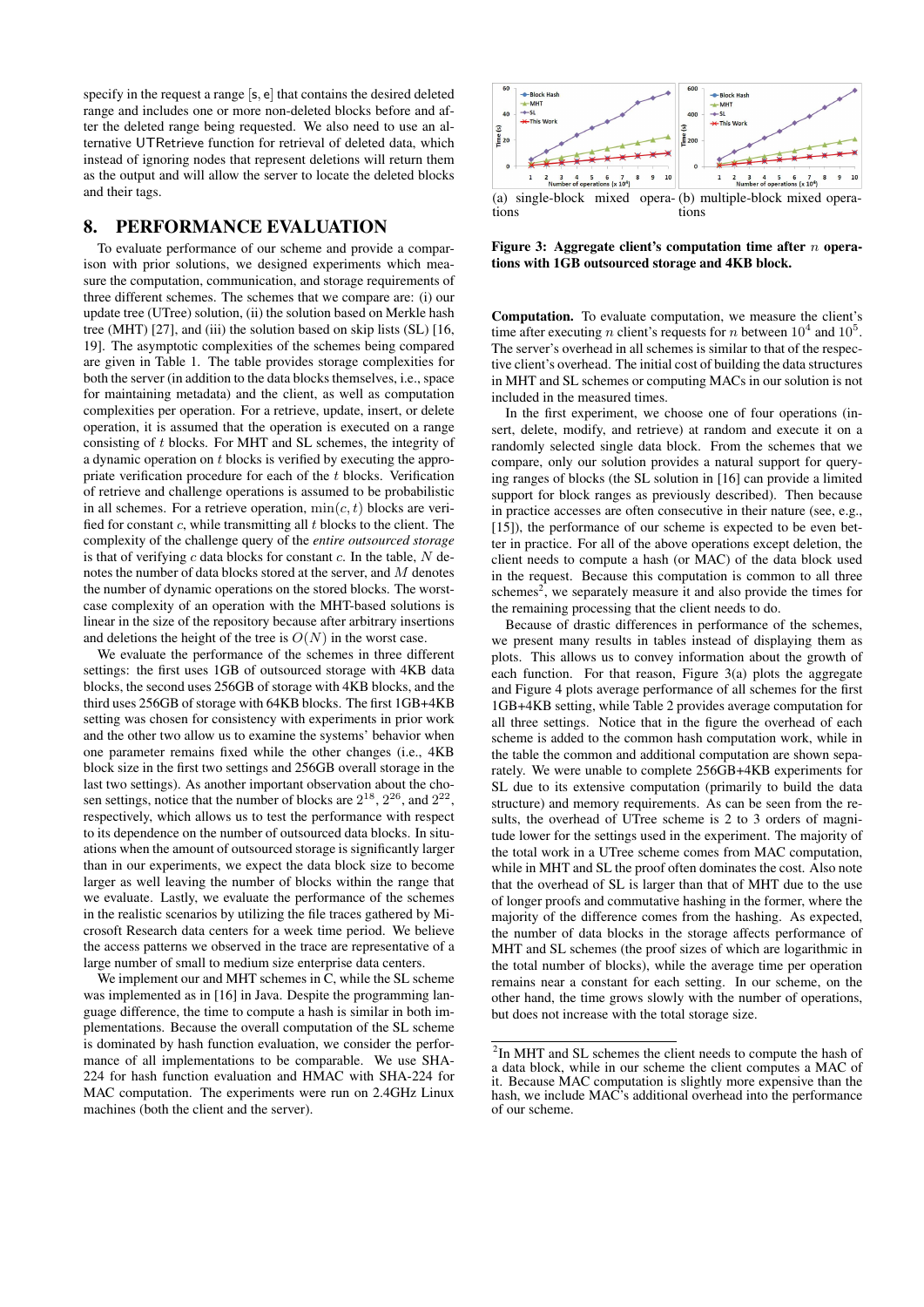|                 | Cost per operation (Server and Client) |                 |               |           |                       |                                                                                              |                 |                |      |                 |
|-----------------|----------------------------------------|-----------------|---------------|-----------|-----------------------|----------------------------------------------------------------------------------------------|-----------------|----------------|------|-----------------|
| Scheme          | Update or Insert                       |                 | Delete        |           | Challenge<br>Retrieve |                                                                                              |                 | Serverl Client |      |                 |
|                 | Computation   Communic.                |                 | Computation   | Communic. | Computation           | Communication                                                                                | Computat.       | Communic.      |      |                 |
| <b>MHT</b> [27] | O(Nt)                                  | O(Nt)           | O(Nt)         | O(Nt)     | $O(\min(c,t)N+t)$     | $O(\min(c,t)N+t)$                                                                            | O(cN)           | O(cN)          |      | $ O(N) $ $O(1)$ |
| SL [16, 19]     | $O(t \log N)$                          | $ O(t \log t) $ | $O(t \log N)$ |           |                       | $ O(t \log N) O(\min(c,t) \log N + t) O(\min(c,t) \log N + t) O(c \log N) O(c \log N) O(t) $ |                 |                |      |                 |
| This work       | $\overline{O(\log M)}$<br>$+ t$ )      | O(t)            | $ O(\log M +$ | 011       | $O(\log M + t)$       | O(t)                                                                                         | $ O(c \log M) $ | O(c)           | 1O ( | $(N)$   $O(M)$  |

| Table 1: Asymptotic complexities of DPDP schemes. |  |  |  |
|---------------------------------------------------|--|--|--|
|---------------------------------------------------|--|--|--|

| Setting                | File  | <b>Block</b> | Scheme     | Total number of operations $n$ |        |        |        |        | <b>Block</b> |
|------------------------|-------|--------------|------------|--------------------------------|--------|--------|--------|--------|--------------|
|                        | size  | size         |            | 20000                          | 40000  | 60000  | 80000  | 100000 | hash         |
|                        |       |              | UTree      | 1.34                           | 1.51   | 1.62   | 1.70   | 1.77   |              |
|                        | 1GB   | 4KB          | <b>MHT</b> | 127                            | 127    | 127    | 127    | 127    | 134          |
|                        |       |              | SL         | 481                            | 502    | 473    | 512    | 462    |              |
| Single-block           |       |              | UTree      | 1.19                           | 1.33   | 1.43   | 1.49   | 1.57   |              |
| mixed random $ 256GB $ |       | 64KB         | <b>MHT</b> | 148                            | 147    | 148    | 147    | 148    | 1972         |
| operations             |       |              | SL         | 619                            | 595    | 633    | 652    | 703    |              |
|                        | 256GB | 4KB          | UTree      | 1.20                           | 1.32   | 1.43   | 1.50   | 1.56   | 134          |
|                        |       |              | <b>MHT</b> | 180                            | 179    | 179    | 178    | 183    |              |
| Multi-block            |       |              | UTree      | 1.68                           | 2.14   | 2.48   | 2.78   | 2.99   |              |
| mixed random           | 1GB   | 4KB          | <b>MHT</b> | 944                            | 978    | 1000   | 1050   | 1090   | 1340         |
| operations             |       |              | SL.        | 4750                           | 4460   | 4570   | 4640   | 4800   |              |
| Single block           |       |              | UTree      | 1.13                           | 1.17   | 1.21   | 1.26   | 1.76   |              |
| same position          | 1GB   | 4KB          | <b>MHT</b> | 77400                          | 155000 | 232000 | 308000 | 466000 | 134          |
| insertions             |       |              | SL         | 250                            | 235    | 242    | 258    | 212    |              |

Table 2: Average client's computation time per operation measured after n operations for various schemes in  $\mu$ sec.



#### Figure 4: Average client's computation time measured after  $n$ single-block randomly chosen operations with 1GB storage and 4KB block (without block hash computation).

For the second experiment, we changed the first experiment to execute each operation on a range of data blocks of size between 1 and 20. To be able to verify correctness of individual blocks, we do not implement the variable-sized data block approach suggested in [16], but rather repeat the single-block operation multiple times for each operation. However, to improve efficiency of MHT scheme, for a range insertion operation we construct an independent tree from the blocks specified in the request first and then insert it into the MHT in the same way as a single node. The performance results are given in Table 2 and Figure 3(b).

Compared to the single-block operations, performance of MHT and SL schemes deteriorates by a factor of 9–10, while for our UTree, which was designed to work on ranges, there is only a modest (20%–70%) increase in the performance. The increase in the tree size can be explained by using more nodes to partition an existing node. We expect that in the other settings with a larger number of blocks (256GB+4KB and 256GB+64KB), the tree will have a smaller size as the ranges are spread out over a larger space.

For the third experiment, we used a new access pattern that inserts data blocks at the same position in a file. The goal is to demonstrate the effect of such operation on an unbalanced data structure. The results are shown in Table 2. As we can see, UTree and SL schemes exhibit stable performance due to their balanced data structures, while performance of MHT grows significantly and

| File            | <b>Block</b> | Scheme     | Total number of operations $n$ |      |      |                   |                             |  |  |  |
|-----------------|--------------|------------|--------------------------------|------|------|-------------------|-----------------------------|--|--|--|
| size            | size         |            | 20000                          |      |      | 40000 60000 80000 | 100000                      |  |  |  |
| 1 <sub>GB</sub> | 4KB          | UTree      | 0.4                            | 0.8  | 1.2  | 1.6               | 2                           |  |  |  |
|                 |              | <b>MHT</b> | 9.6                            | 19.3 | 28.9 | 38.6              | 48.3                        |  |  |  |
|                 |              | SL         | 21                             | 39.6 | 62.2 | 77.5              | 98.3                        |  |  |  |
|                 |              | Data       | 60                             | 120  | 180  | 240               | 300                         |  |  |  |
|                 | 64KB         | UTree      | 0.4                            | 0.8  | 1.2  | 1.6               | $\mathcal{D}_{\mathcal{L}}$ |  |  |  |
| 256GB           |              | <b>MHT</b> | 11.7                           | 23.5 | 35.3 | 47.0              | 58.8                        |  |  |  |
|                 |              | SL.        | 25.1                           | 54.7 | 79.2 | 101               | 126                         |  |  |  |
|                 |              | Data       | 960                            | 1920 | 2880 | 3840              | 4800                        |  |  |  |
| 256GB           | 4KB          | UTree      | 0.4                            | 0.8  | 1.2  | 1.6               | $\mathcal{D}_{\mathcal{L}}$ |  |  |  |
|                 |              | <b>MHT</b> | 13.9                           | 27.8 | 41.7 | 55.5              | 69.4                        |  |  |  |
|                 |              | Data       | 60                             | 120  | 180  | 240               | 300                         |  |  |  |

Table 3: Aggregate communication size after  $n$  operations for various schemes measured in MB.

linearly with the number of operations (as its height in that case exhibits linear in the number of operations growth). There is no easy way to remedy the situation by balancing MHT in a similar way to our solution, as the client does not have complete information about the MHT.

Communication. To evaluate communication, we measure the amount of data exchanged between the client and the server after executing a number of single-block requests. The data transferred in each operation consists of a data block (except for deletion) and corresponding auxiliary data. The former cost is common to all schemes, while the latter varies in its format and size. In particular, for UTree the auxiliary data consists of a single MAC, while for MHT and SL it is the proof linear in the height of the data structure. Another difference is that UTree involves a unidirectional communication for all except one operation (i.e., Retrieve which returns a response), while all operations in MHT and SL require bidirectional communication. For that reason, we measured the aggregated data exchanged for each operation, without considering the direction of data transfer. The results are given in Table 3.

Because deletion does not involve data block transfer in all three schemes, the average size of data block communication per oper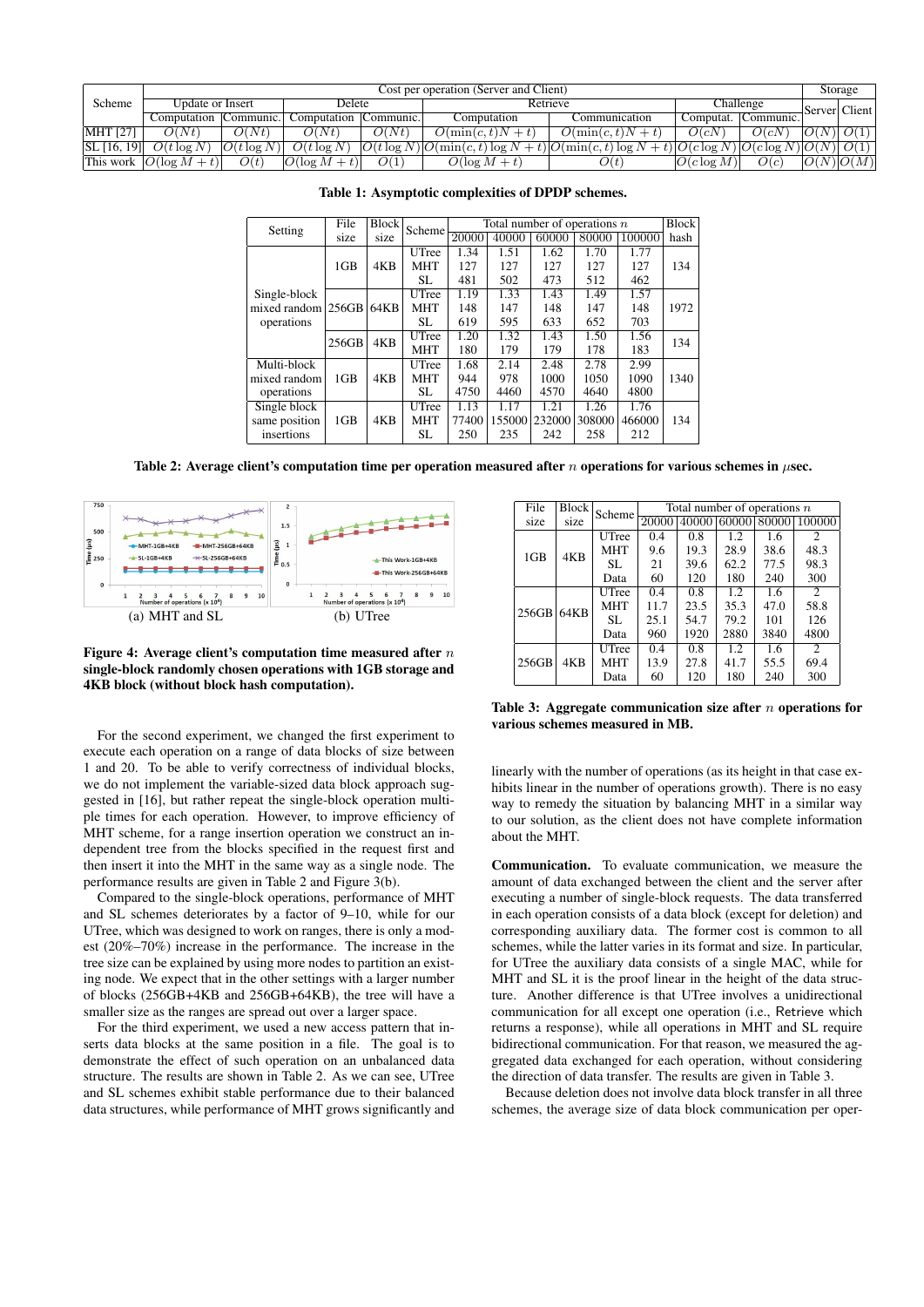ation is  $3/4$  of the block size. As can be observed from Table 2, UTree scheme's communication is independent of the data structure size or the setting and is constant per operation. For MHT and SL scheme, on the other hand, performance depends on the data structure size. For data blocks of small size, the proof overhead of MHT and SL schemes constitutes a significant portion of the overall communication volume (14–30%), which could be a fairly large burden for a user constrained by a limited network bandwidth. The overhead of UTree scheme, on the other hand, is no more than 0.6%. Lastly, the difference in performance of MHT and SL schemes can be explained by the length of the proof and the size of elements within the proof.

Storage. To evaluate storage, we measure the size of data structures after executing client's requests on single blocks as well as ranges. In both MHT and SL schemes, the server maintains a data structure while the client keeps only constant-sized data for integrity verification. In our scheme, both the server and the client maintain a data structure, but it should be moderate in size for a variety of operating environments (and can be reduced using commit).

The data structures maintained in the schemes consists of a static portion that corresponds to the initially uploaded data and a dynamic portion that corresponds to dynamic operations issued afterwards. In MHT and SL schemes, the static component is linear in the number of outsourced blocks and is expected to be fairly large. In our scheme, on the other hand, there is no static component.

As far as dynamic component goes, the size of the data structure in our solution grows upon executing dynamic operations according to the analysis in Section 6. The growth is always constant per single-block operation, and the use of ranges allows us to reduce the overall growth. With MHT and SL schemes, the size of the data structure remains at the same level as long as the number of insertions is similar to the number of deletions. Block modifications do not affect the data structure size. Lastly, because MHT and SL scheme do not support versioning functionality, to enable it, they can be upgraded using persistent authenticated data structure [3]. The use of persistent data structures increase the data structure size by  $O(\log n)$  per single-block update, where n is the number of nodes within the data structure. Therefore, considering both static and dynamic components, UTree inevitably leads to a more compact data structure, and its size is also the reason why the client can store the data structure locally.

The results of our experiments are given in Table 4. For each setting, the first row for UTree corresponds to single-block mixed dynamic operations at random locations, while the second row corresponds to similar range operations (1–20 blocks per operations). The performance is estimated based on the number of nodes (measured using UTree, MHT, and SL implementations) in the data structures and the approximate node size of 50 bytes for each scheme. It does not correspond to the memory measurement at the run time. Clearly, there is a large difference in the performance of our scheme and other approaches for the tested settings.

The experiments correspond to the original solutions, without the support of versioning functionality. This means that a deletion operation actually deletes a node and a modification does not contribute additional nodes to the data structure, and the size of the data structure remains constant after executing an equal number of different types of updates. As expected, the size of UTree grows linearly with the number of dynamic operations. Another observation that aligns with our experiments above is that the additional UTree size of range operations compared to the single-block case is significantly reduced with a larger number of outsourced blocks (compare, e.g., 112%, 0.8%, and 1.1% overhead at 100000 oper-

| File            | <b>Block MHT</b> |         | SL.  | UTree for $n$ operations |      |      |      |                                              |  |
|-----------------|------------------|---------|------|--------------------------|------|------|------|----------------------------------------------|--|
| size            | size             | any $n$ |      |                          |      |      |      | any $n\sqrt{20000/40000/60000/80000/100000}$ |  |
| 1 <sub>GB</sub> | 4KB              | 25      | 24   | 0.70                     | 1.37 | 2.03 | 2.66 | 3.28                                         |  |
|                 |                  |         |      | 0.97                     | 2.26 | 3.74 | 5.32 | 6.94                                         |  |
| 256GB 64KB      |                  | 400     | 391  | 0.71                     | 1.43 | 2.15 | 2.85 | 3.57                                         |  |
|                 |                  |         |      | 0.71                     | 1.46 | 2.15 | 2.89 | 3.60                                         |  |
| 256GB           | 4KB              | 6400    | 6206 | 0.71                     | 1.43 | 2.15 | 2.86 | 3.57                                         |  |
|                 |                  |         |      | 0.72                     | 1.44 | 2.16 | 2.88 | 3.61                                         |  |

Table 4: The size of data structures for various schemes after  $n$ single-block or range mixed operations in MB.

|          |        | Volume   Max offset   Operations $(\times 10^6)$   MHT |      | SL.          | UTree |
|----------|--------|--------------------------------------------------------|------|--------------|-------|
| $Proj-0$ | 170 GB | 4.2                                                    | 6400 | 21000        | 8.4   |
| $Proj-1$ | 880 GB | 24                                                     |      | 29000 95000  | 1200  |
| $Proj-2$ | 880 GB | 29                                                     |      | 48000 120000 | 2200  |
| $Proj-3$ | 240 GB | 2.2                                                    | 670  | 2300         | 3     |
| $Proj-4$ | 240 GB | 6.5                                                    | 3400 | 12000        | 150   |

Table 5: Client's aggregate computation time measured in seconds for each volume (without block hash computation).

ations). As before, it is caused by fewer range overlaps, which results in fewer node partitioning and smaller tree size.

Real life data. In the above experiments, we evaluated the efficiency of the schemes on synthetic randomly generated data. To provide more convincing results, we also conduct experiments on real life data sets from [14], which consist of file traces gathered from Microsoft data centers for a period of a week. We believe that the access patterns in the traces are representative of data usage types seen in practice. The traces were collected per volume below the file system cache and capture all block-level reads and writes performed on 36 volumes. Out of these volumes, for our experiments we select five that belong to a single server (a research project server) and contain 66 million events. Each event contains information such as a timestamp, a disk number, the start logical block number (i.e., offset), the number of blocks transferred, and its type (i.e., read or write).

For the purposes of MHT and SL schemes, we find the maximum offset that appears in the trace of a volume, consider it as the size of "outsourced data," and use it construct the corresponding data structure. (In contrast, the operation of our scheme does not need that information.) We then map a "read" or "write" operation in a event will to a respective "retrieve" or "modify" operation in all three schemes. Because there are no insertions or deletions, each operation takes the same amount of time in MHT and SL schemes.

Because the communication overhead of our scheme is always smaller than those of MHT and SL schemes in all cases, here we concentrate on computation and storage overhead. As before, we leave out the initial cost of building the data structures in MHT and SL schemes and exclude the time for computing MACs for our solution. We also do not measure the time of computing a hash (or a MAC) of a data block in the request. The results are presented in table 5 and assume a block size of 4KB. As can be observed from the table, out of five volumes our solution is almost two orders of magnitude faster than the other two schemes. For the storage overhead, we measure the data structure size after executing all operations appeared in a file trace. In case of MHT and SL schemes, the data structures depend on the size of outsourced data and range from 4 to 22GB. In our scheme, after executing all requests in a volume, the data structure size ranges from 1 to 150MB.